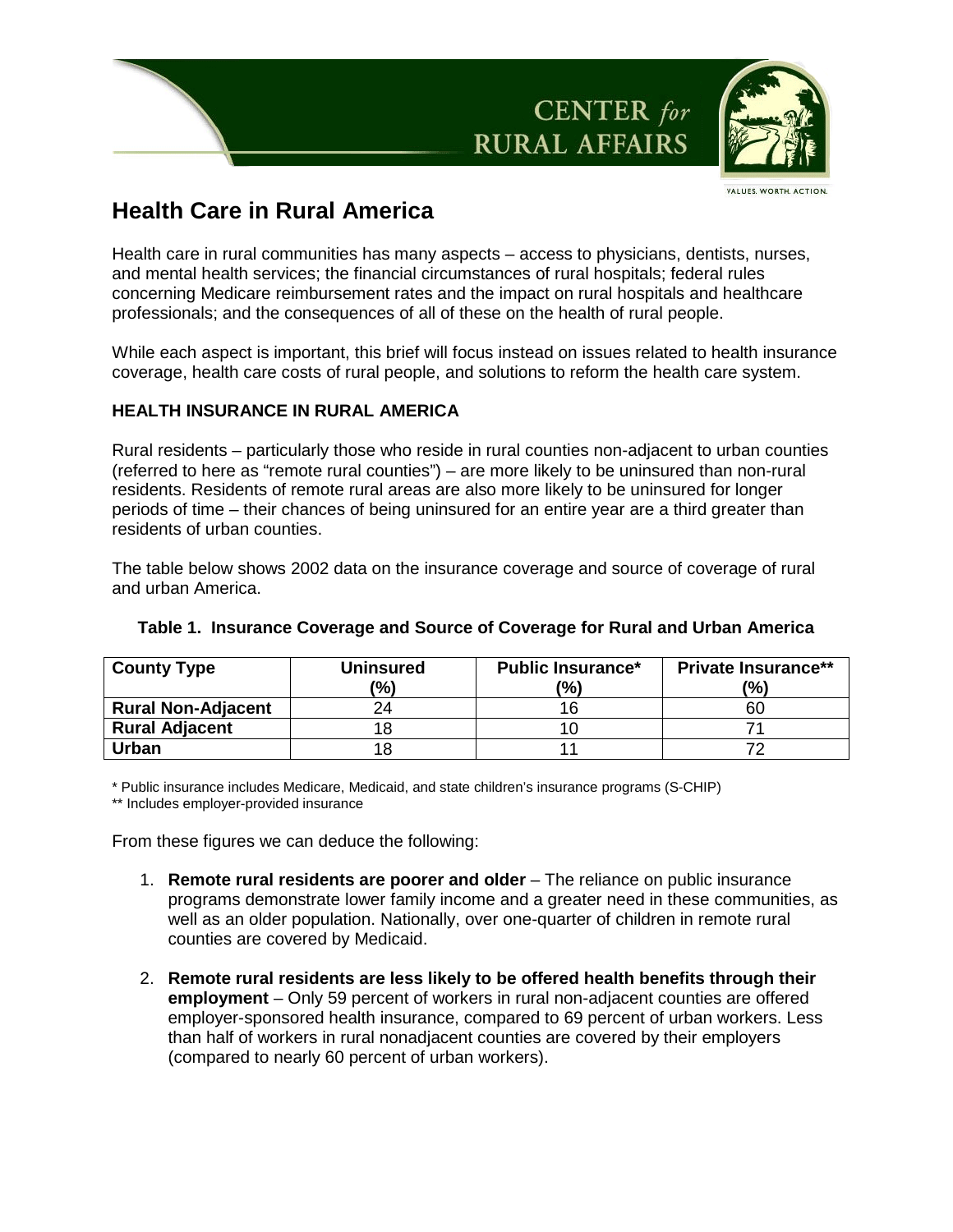Two factors are primarily to blame for the lack of employer-sponsored insurance in rural areas – workers in remote rural counties are more likely to earn low wages and residents of remote rural counties are more likely to work in small businesses.

While low-wage workers (below \$7/hour) are about 3 times more likely to be uninsured as other hourly wage earners, working in a small business appears to be the highest predictor of being uninsured in a remote rural area – over two-thirds of uninsured workers in those counties work for a small business with less than 20 employees.

It's clear that the rural economy contributes – in fact, may be a cause – of the high levels of uninsured in remote rural areas. It follows that an economy built on low-wage labor and small businesses will have high levels of uninsured.

If a rural economy built on entrepreneurship and small businesses is a good to be pursued – as the Center for Rural Affairs has advocated –then resolving the issue of how to provide health insurance and health benefits to small business owners and their employees is essential.

## **WHO ARE THE RURAL UNINSURED?**

Based on the most recent data available, the uninsured in remote rural counties are not a peculiar sub-population of their communities:

- **68 percent come from families with at least one full-time worker**.
- **30 percent are children**.
- **Almost two-thirds come from low-income families** (less than 200 percent of the federal poverty level – less than \$37,700 for a family of 4).
- **Families with two full-time workers, married couples, and the employed are also at greater risk of being uninsured if they live in a remote rural county**. There is no difference in uninsured rates among the rural unemployed and the urban unemployed.

# **HEATH INSURANCE ON THE FARM**

Farm and ranch families are generally insured at higher rates than the rest of the rural population. A 2001 Iowa survey indicated that only 5 percent of the state's non-elderly farm population was uninsured. A 2002 survey of Wisconsin farmers found similar rates of uninsured.

However, those generally favorable rates may vary according to the type of farm and the economic situation. A recent survey of Wisconsin dairy farmers found 18 percent had no health insurance coverage, and 22 percent had insurance that did not cover all family members.

Farm and ranch families are more dependent on privately purchased insurance coverage than other rural residents or the nation as a whole. Half of the Iowa farmers surveyed and 56 percent of the surveyed Wisconsin farmers are covered by privately purchased health insurance. Only 6 percent of the nation as a whole has self-purchased health insurance.

Welcome to the rural world of "underinsurance." While these coverage rates appear hopeful, they are often misleading.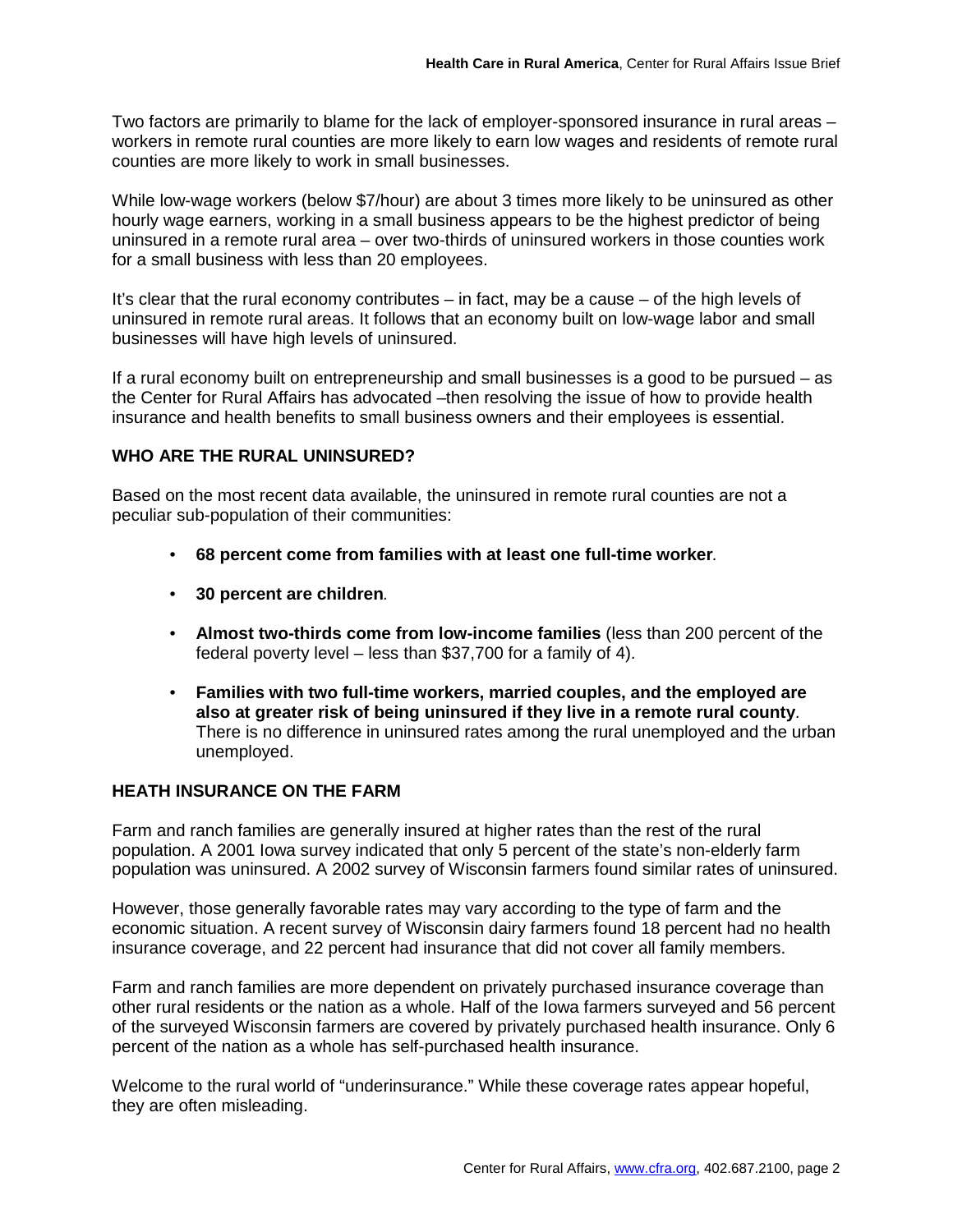## **UNDERINSURANCE IN RURAL AMERICA**

Growing evidence reveals that rural residents have health insurance coverage that pays less of their health care expenses and that rural individuals and families devote more of their income to health care costs. According to the National Rural Health Association, these two phenomena are commonly accepted definitions of "underinsurance."

Examples of rural "underinsurance" include:

- Only one in four insured Wisconsin farm families had coverage for preventative care.
- 10 percent of rural residents rely on the individual insurance market for their health insurance, and, as we see above, the total is greater for farm and ranch families. On average, individual market plans cover 63 percent of medical costs, compared to 75 percent covered by group insurance plans. Half of individual market plans cover just 30 percent of health care expenses. More reliance on individual plans by rural people results in more uncovered medical and health care expenses.
- 35 percent of rural residents with health insurance lack dental coverage (compared to 29 percent of urban residents). As a result, rural residents are 50 percent more likely than urban residents to report never going to the dentist.
- The rural privately insured are over 50 percent more likely to have no drug coverage.
- Total annual health care expenses per person for non-metropolitan residents are18 percent greater than annual health care costs for residents of metropolitan areas. When viewed as a percentage of household income spent on health care expenses, a two-person household in a non-metropolitan area would spend 20 percent of their income on health care expenses compared to 13 percent for a similar metropolitan household.
- Rural, privately covered residents have out-of-pocket costs about 10 percent higher than urban residents, suggesting the health benefits of rural residents are less comprehensive.
- A survey of Iowa farmers found that out-of-pocket medical expenses averaged 11 percent of their income each year. Lower income respondents had higher out-ofpocket expenses, with over 40 percent of the lowest income families spending more than 30 percent of their income on out-of-pocket medical costs.

## **THE RESULT: POORER HEALTH**

The Center on an Aging Society at Georgetown University in Washington DC summarizes the health status of the nation as this: "The rural population is consistently less well off than the urban population with respect to health." More rural people have arthritis, asthma, heart disease, diabetes, hypertension, and mental disorders than urban residents. The differences are not always large, but they are consistent – the proportions of rural residents with chronic conditions are larger.

The Kaiser Commission on Medicaid and the Uninsured found that despite an older population and higher rates of disability in rural areas – which should require higher health care needs –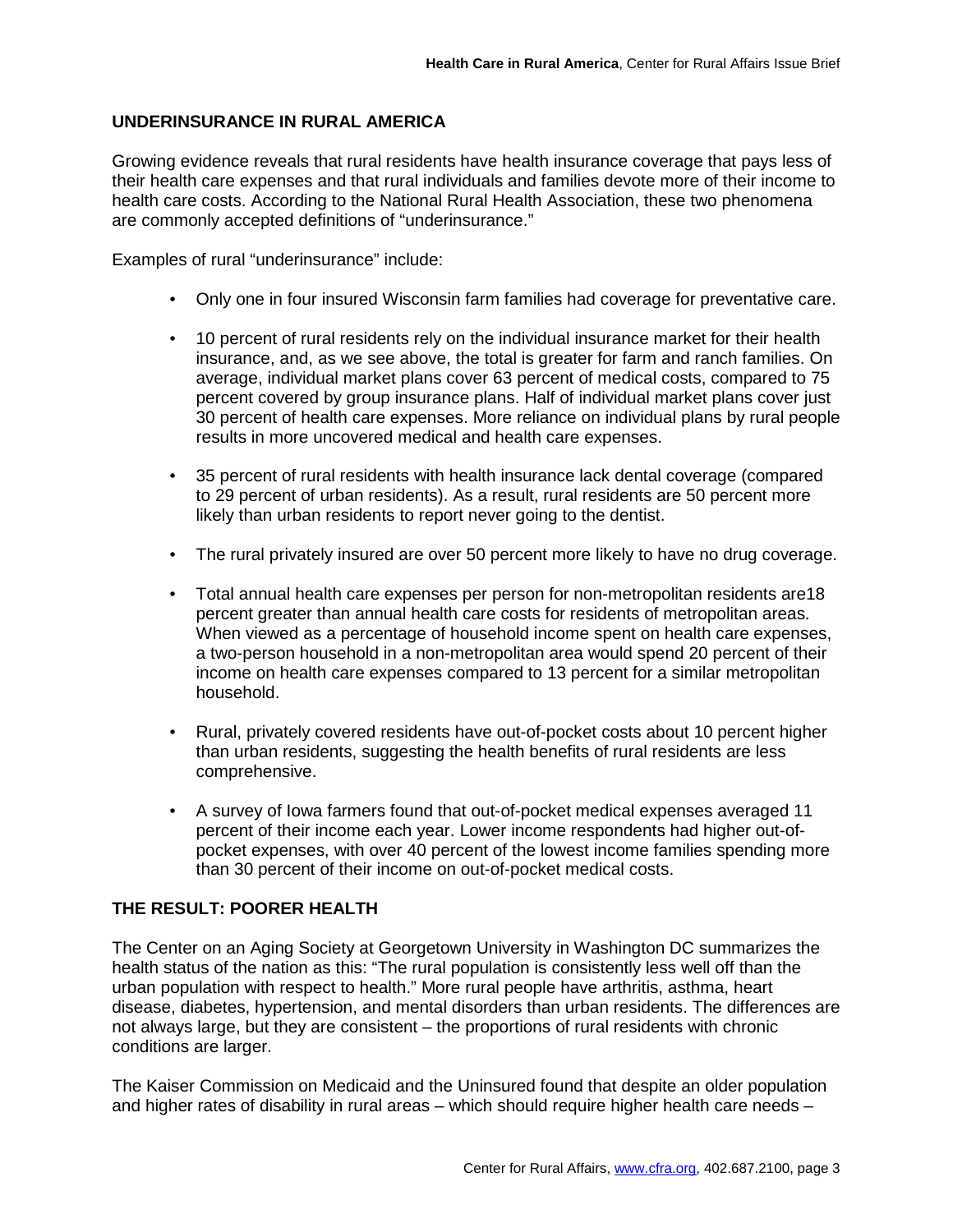rural residents actually receive comparable or less care in many measures, suggesting rural residents may not be receiving adequate care. For example, rural residents receive fewer regular medical check-ups, blood pressure checks, cholesterol checks, pap tests, and mammograms than they medically and statistically should.

The result of less than adequate care is worsening health status and increasing chronic conditions – exactly what has been found. The reasons are likely many – fewer doctors in rural areas and limited access to health care; rural people more likely to engage in risky behaviors like cigarette smoking and alcohol consumption; more rural people being overweight and exercising less; and more rural people being underinsured and uninsured for longer periods of time.

Despite an array of health care differentials between urban and rural people, the ultimate health status of rural people has much to do with health insurance coverage and the type of health insurance coverage. For example, rural people with employer-provided health insurance obtained more health care services than those with privately-purchased health insurance.

Insurance that provided better coverage at lower cost, therefore, resulted in more – and presumably more regular and better – health care services.

# **PRINCIPLES TO GUIDE SOLUTIONS AND REFORM**

When discussing public policy solutions it is wise to begin with a set of guiding principles. We provide the following (in no order of priority, except for the first fundamental principle) as a beginning set of general principles. Similar principles were suggested by the National Academy of Sciences' Institute of Medicine Committee on the Consequences of Uninsurance.

- **Universal** because of the long-term health and societal consequences of being uninsured and underinsured, health care coverage should be available to everyone.
- **Continuous**  gaps or interruptions in coverage lead to inadequate care and worse health outcomes. This is particularly important for rural people since rural residents lack health insurance for longer periods; any solution must have a long-term focus to assist rural people.
- **Affordable to individuals and families**  the primary reason given by businesses, employers, and people for lacking health insurance benefits is cost; the affordability challenge is even greater for low- and moderate-income individuals and families.
- Affordable and sustainable for society any reform proposal must be costeffective and efficient, both to the society as a whole and to individuals and families.
- **Enhance health and well-being** coverage should include those services that provide for long-term health.

## **HEALTH INSURANCE SOLUTION MODELS**

There is no lack of ideas or proposals for reforming health insurance coverage and cost. Based on our research of these proposals, we have grouped them in six models.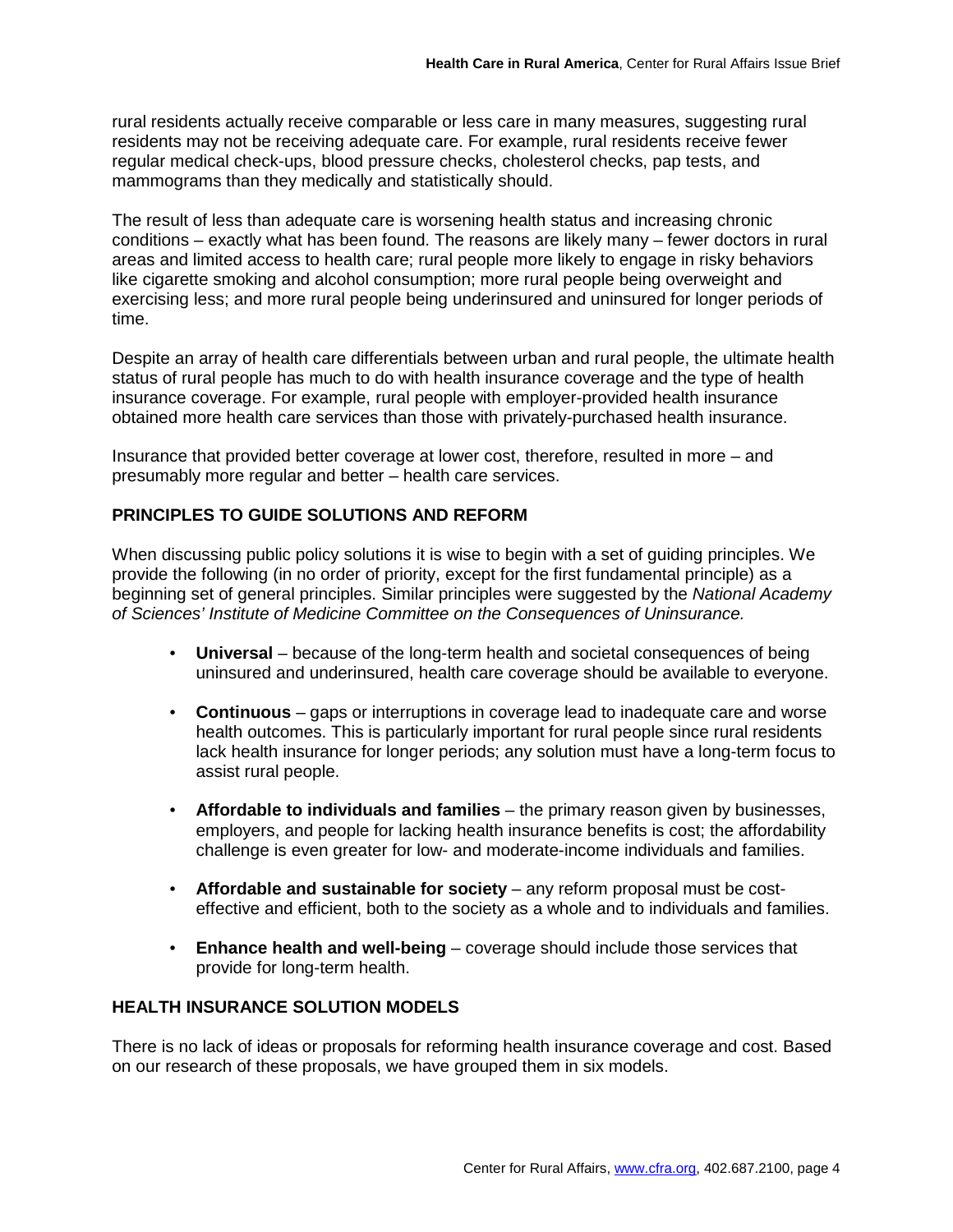Note to Readers: The items that follow are only an overview of general provisions of detailed proposals; many different proposals have been lumped together for the sake of space and brevity. We apologize if your favorite solution is not included in sufficient detail.

#### **INCREMENTAL REFORMS, PROGRAM EXPANSION, AND TAX CREDITS**

- Expand Medicaid and State Child Insurance Programs (S-CHIP) to all people below a percentage of the federal poverty level (generally 125-150 percent) and above a certain age (generally 55).
- Expand Medicaid and S-CHIP by allowing people up to 300 percent of the federal poverty level to "buy into" those programs by paying an income-based premium.
- Provide tax credits for the purchase of private health insurance for people between 125 and 325 percent of the federal poverty level and for small businesses. Some ideas allow both a credit on federal income taxes and a credit when the insurance policy is purchased (similar to an instant refund upon purchase).

#### **VOLUNTARY INSURANCE POOLS**

- Create voluntary (generally state-operated) insurance plan pools open to individuals, employer groups, and businesses. This is based on the theory that a large group can purchase coverage more cost-effectively than individuals.
- Most "pool" ideas also include subsidies to low- and middle-income people as incentives to purchase coverage through the pool.

# **PAY-OR-PLAY AND EMPLOYER MANDATES**

- Employers would be required to provide a minimum standard of coverage for their employees. Maine and California are states that have recently enacted statewide programs based on this model.
- Employers who do not provide minimum coverage are required to pay a payroll tax that automatically covers their employees under a new public health insurance program. Non-workers can also obtain coverage under this public program.

It is estimated that these types of employer mandates would result in nearly all uninsured people being covered, but with a significant impact on employer costs.

Other proposals simply require employers to offer health insurance to employees and contribute to employee premiums. Generally these proposals combine an employer mandate with a federal premium subsidy to the employer.

These attempts to increase enrollment in private health insurance – whether through employer or individual plans – have significant impacts on rural people because of the "financial fragility of small rural employers" (University of Southern Maine) and the low wages and incomes of rural workers.

Many rural people and employers do not have the financial means to afford health insurance coverage for themselves, their families, or their employees. For these economic reasons,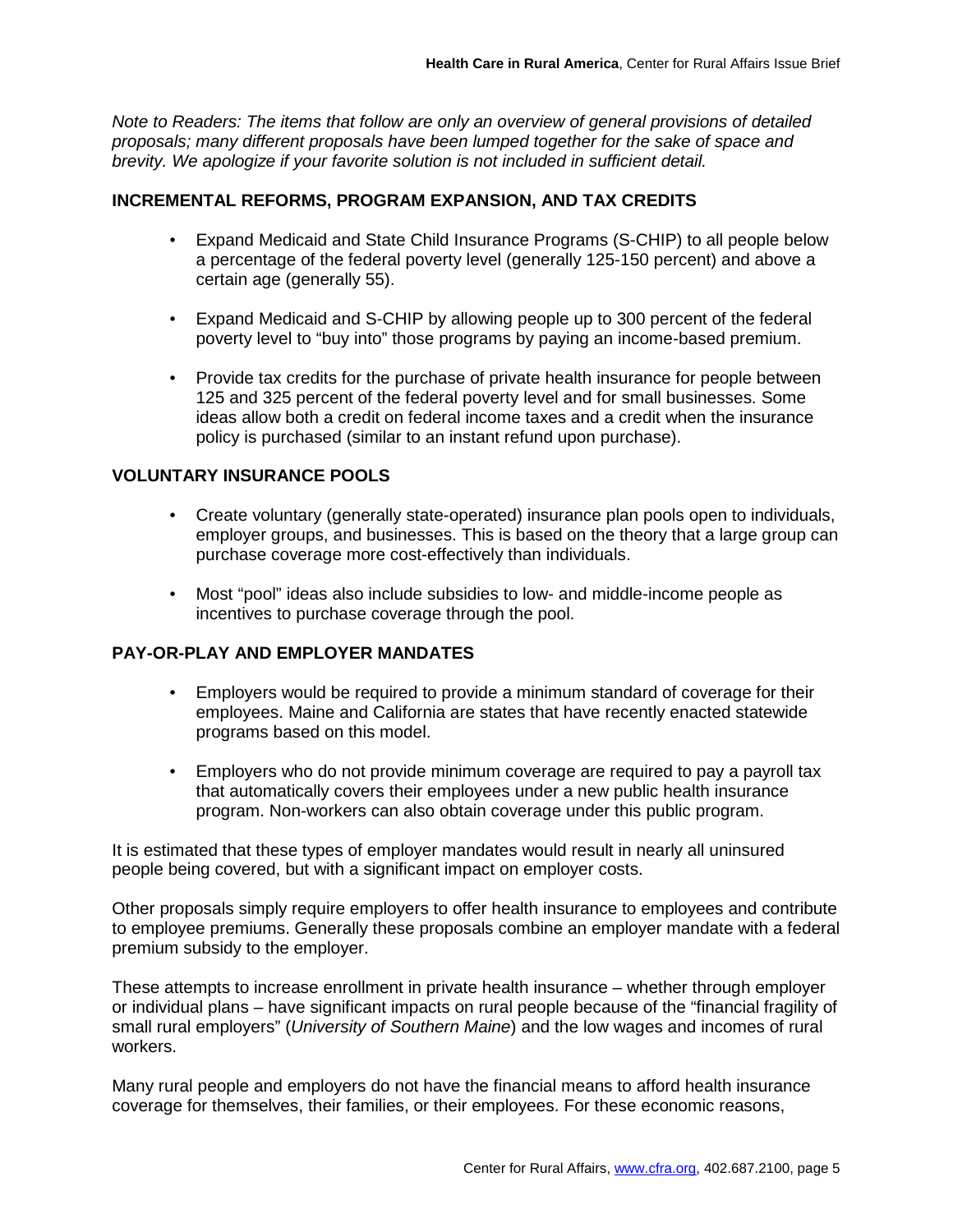attempts to enhance work-based health insurance or enrollment in private plans are unlikely to work as well for rural people without generous subsidies.

#### **INDIVIDUAL MANDATE AND TAX CREDIT**

- These proposals would mandate that all individuals provide health insurance for themselves and their families through the private market. To address cost issues, each person would be eligible for advance tax credits.
- These proposals also generally would eliminate all public insurance programs except Medicare.

#### **MARKET-BASED PLANS**

Significant state and federal legislation has opened the way for increased access of individuals, families, and businesses to "market-based health plans" such as Medical Savings Accounts and Health Savings Accounts. The theory behind such plans is to change consumer and societal behavior through public policy (primarily through tax policy).

- The current employer-based health insurance system encourages costly comprehensive benefit plans through tax exemptions that rise as the employer's contribution rises. The "market-based" system theorizes that lower-cost plans that are dependent on consumer choice will decrease costs. These proposals are often accompanied with a tax credit for individuals and families to cover a significant amount or the entire premium.
- Medical Savings Accounts and Health Savings Accounts are low-cost, highdeductible health plans that allow a limited employer contribution and/or individual contributions. These plans have been offered as ways for the self-employed and small businesses to avoid the increasing cost of health insurance while still providing functional coverage.

#### **SINGLE PAYER**

- A single payer system would enroll everyone in a single, comprehensive benefit package. Supplemental private policies would be available for non-covered services. And it is important to note that under single payer systems, the current system of health care services – private doctors, clinics, hospitals, etc. – would remain.
- Single payer refers only to who pays for and who funds health care services. Under most single payer proposals the federal government or state governments (with federal funding and support) would administer the program; contractors and private health plans would be used to review and process claims and payments similar to Medicare. All industrial nations other than the United States have some form of a single payer system.
- Most single payer proposals are financed through a new payroll tax of both employers and employees that would take the place of current premium payments.